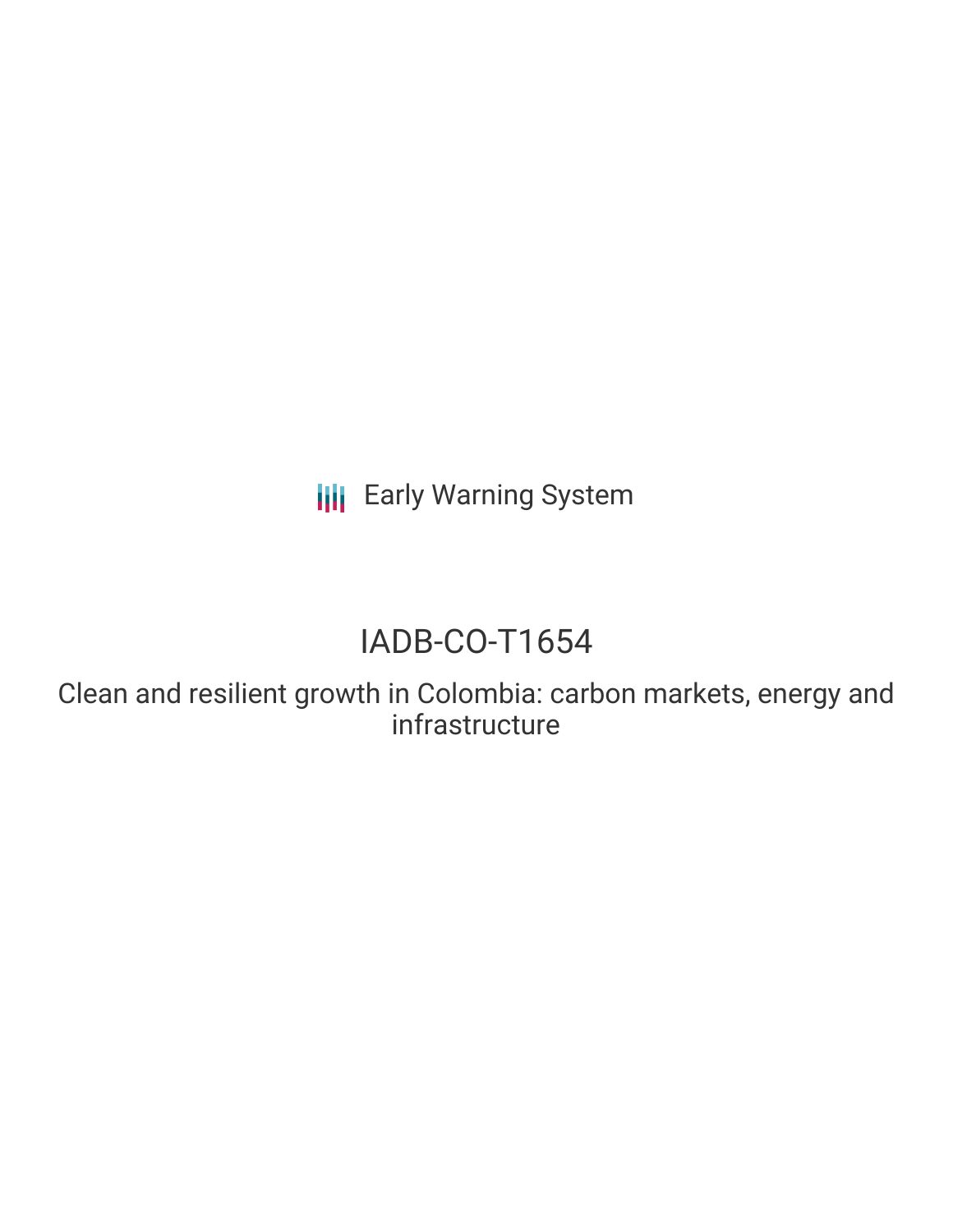

### **Quick Facts**

| <b>Countries</b>               | Colombia                                            |
|--------------------------------|-----------------------------------------------------|
| <b>Financial Institutions</b>  | Inter-American Development Bank (IADB)              |
| <b>Status</b>                  | Approved                                            |
| <b>Bank Risk Rating</b>        | U                                                   |
| <b>Voting Date</b>             | 2022-03-17                                          |
| <b>Borrower</b>                | Government of Colombia                              |
| <b>Sectors</b>                 | Climate and Environment, Energy, Law and Government |
| <b>Investment Type(s)</b>      | <b>Advisory Services</b>                            |
| <b>Investment Amount (USD)</b> | $$0.50$ million                                     |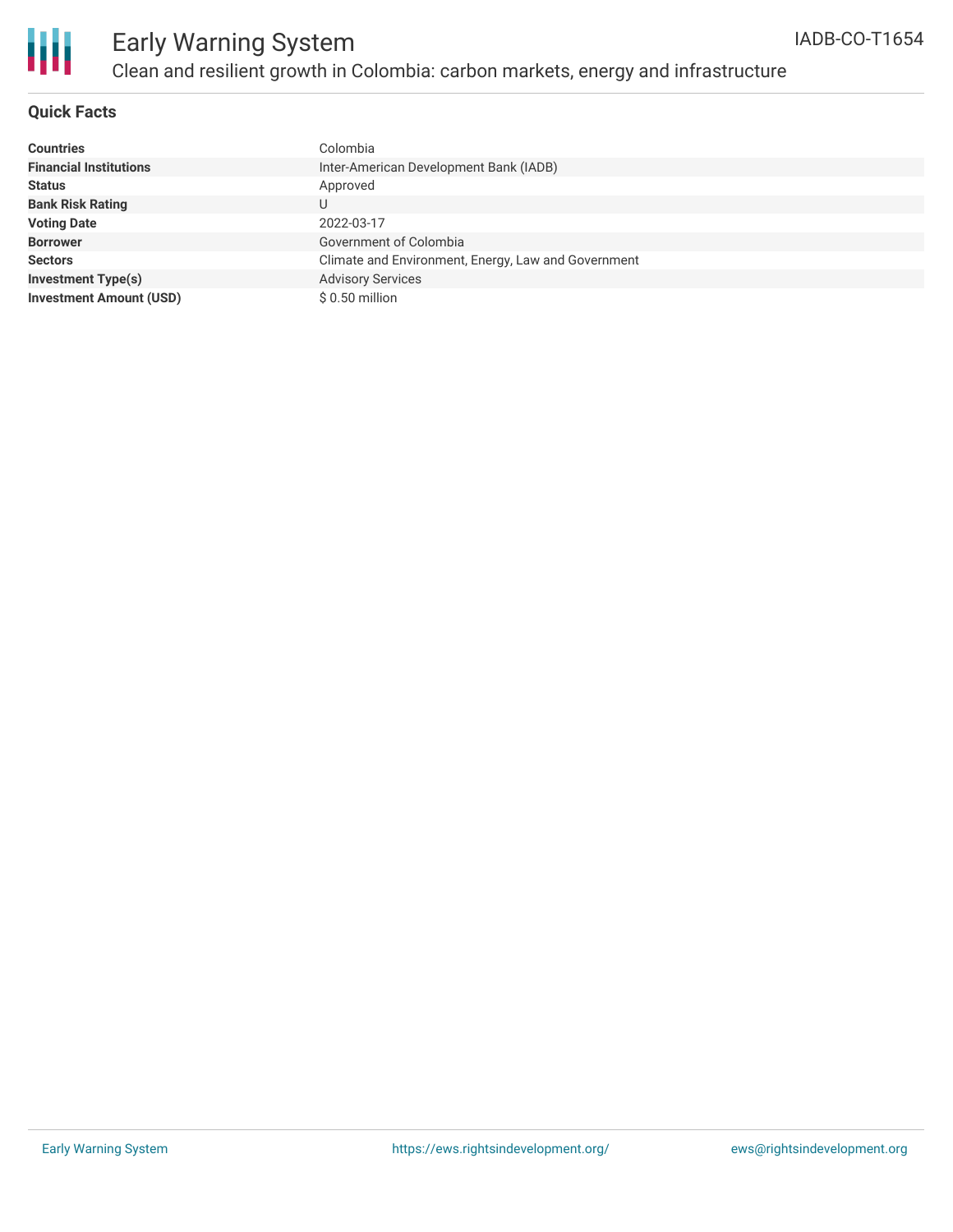



## Early Warning System Clean and resilient growth in Colombia: carbon markets, energy and infrastructure

### **Project Description**

To support the Government of Colombia in the development of policies and regulations to enhance clean and resilient growth in the framework of post-COVID-19 economic recovery strategies and plans. The specific objectives are: (i) enhancement of the country's strategy on carbon markets to contribute to the achievement of the country's mitigation goals (NDC, 2020); (ii) support the preparation of technical regulations to promote clean energy projects as well as local access to that kind of energy sources; (iii) develop tools and build capacities to strengthen climate risk and environmental sustainability assessments to ensure that PPP initiatives in Colombia take into account climate considerations.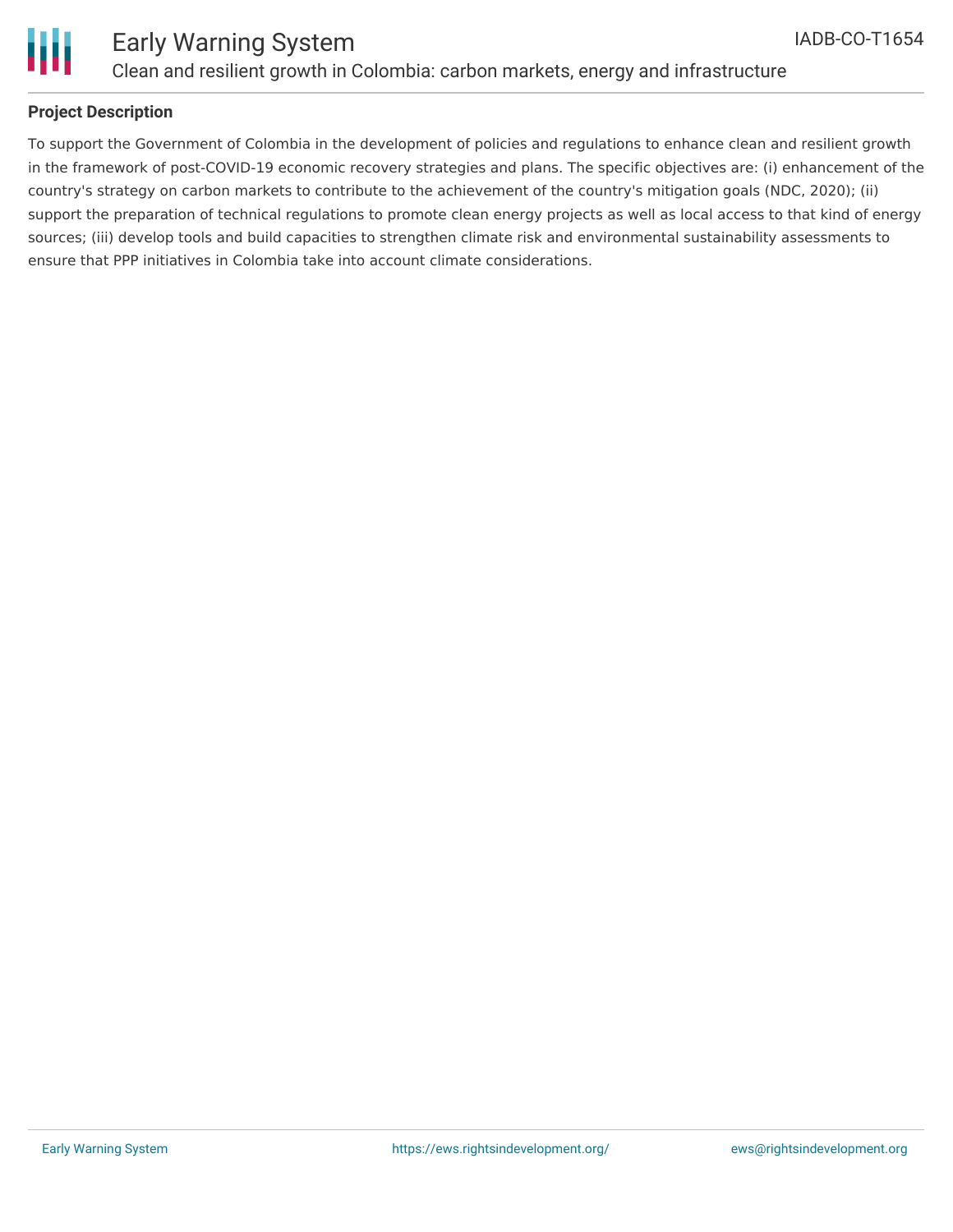

# Early Warning System Clean and resilient growth in Colombia: carbon markets, energy and infrastructure

### **Investment Description**

• Inter-American Development Bank (IADB)